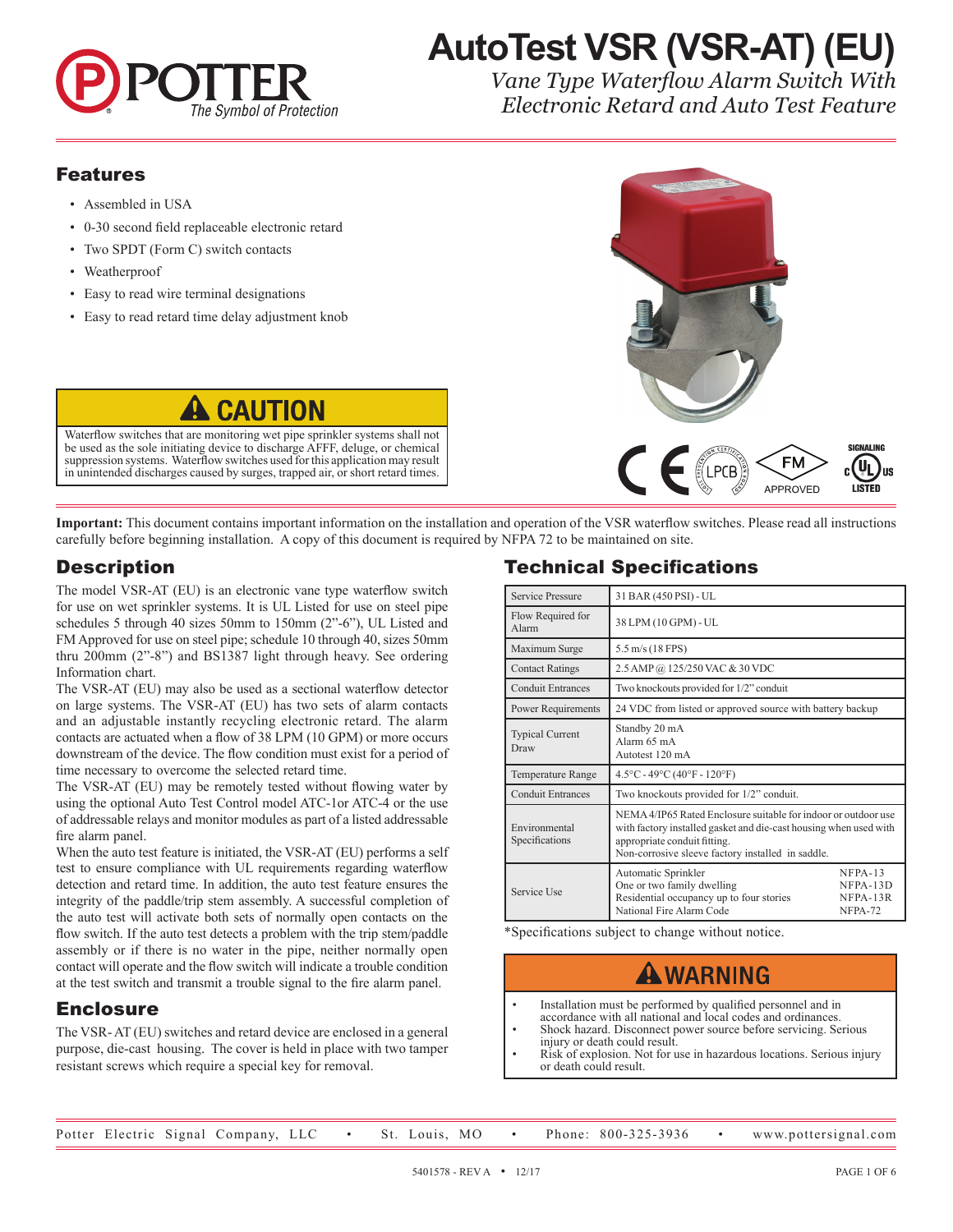

## **Auto Test VSR (VSR-AT) (EU)** *Vane Type Waterflow Alarm Switch With*

*Electronic Retard and Auto Test Feature*

#### Installation

These devices may be mounted on horizontal or vertical pipe. On horizontal pipe they shall be installed on the top side of the pipe where they will be accessible. The device should not be installed within 15 cm  $(6")$  of a fitting which changes the direction of the waterflow or within 60 cm  $(24")$  of a valve or drain.

*NOTE:* Do not leave cover off for an extended period of time.

Drain the system and drill a hole in the pipe using a hole saw in a slow speed drill (see Fig. 1). Clean the inside pipe of all growth or other material for a distance equal to the pipe diameter on either side of the hole. Roll the vane so that it may be inserted into the hole; do not bend or crease it. Insert the vane so that the arrow on the saddle points in the direction of the waterflow. Take care not to damage the non-corrosive bushing in the saddle. The bushing should fit inside the hole in the pipe. Install the saddle strap and tighten nuts alternately to required torque (see the chart in Fig. 1). The vane must not rub the inside of the pipe or bind in any way.

### **A WARNING**

Do not trim the paddle. Failure to follow these instructions may prevent the device from operating and will void the warranty. Do not obstruct or otherwise prevent the trip stem of the flow switch from moving when water flows as this could damage the flow switch and prevent an alarm. If an alarm is not desired, a qualified technician should disable the alarm system.



| Compatible Pipe/ Installation Requirements |                              |        |       |       |                          |                          |                          |                     |                     |                          |                          |                          |                         |       |                |                        |     |           |        |  |
|--------------------------------------------|------------------------------|--------|-------|-------|--------------------------|--------------------------|--------------------------|---------------------|---------------------|--------------------------|--------------------------|--------------------------|-------------------------|-------|----------------|------------------------|-----|-----------|--------|--|
| Model                                      | Nominal Pipe<br>Nominal Pipe |        |       |       |                          |                          |                          | Pipe Wall Thickness |                     | Hole Size                |                          | <b>U-Bolt Nuts</b>       |                         |       |                |                        |     |           |        |  |
|                                            |                              | Size   |       | O.D.  |                          |                          | Lightwall                |                     | Schedule 10<br>(UL) |                          | Schedule 40<br>(UL)      |                          | <b>BS-1387</b><br>(LPC) |       | DN (VDS)       |                        |     |           | Torque |  |
|                                            | mm                           | inch   | mm    | inch  | mm                       | inch                     | mm                       | inch                | mm                  | inch                     | mm                       | inch                     | mm                      | inch  | mm             | inch                   | n-m | $ft = lb$ |        |  |
| VSR-EU <sub>2</sub>                        | <b>DN50</b>                  | 2      | 60.3  | 2.375 | 1.651                    | .065                     | 2.77                     | 0.109               | 3.91                | 0.154                    | 3.6                      | 0.142                    | 2.3                     | 0.091 | $33.0 \pm 2.0$ | $1.25 + 0.125 - 0.062$ | 27  | 20        |        |  |
| <b>VSR-EU 2 1/2</b>                        | ٠                            | 2.5    | 73.0  | 2.875 | 2.134                    | .084                     | 3.05                     | 0.120               | 5.16                | 0.203                    | $\overline{\phantom{a}}$ | $\overline{\phantom{a}}$ | ٠                       |       |                |                        |     |           |        |  |
| <b>VSR-EU 2 1/2</b>                        | <b>DN65</b>                  | $\sim$ | 76.1  | 3.000 | $\overline{\phantom{a}}$ | $\overline{\phantom{a}}$ | $\overline{\phantom{a}}$ | ۰                   | ٠                   | $\overline{\phantom{a}}$ | 3.6                      | 0.142                    | 2.6                     | 0.102 |                |                        |     |           |        |  |
| VSR-EU <sub>3</sub>                        | <b>DN80</b>                  | 3      | 88.9  | 3.500 | 2.108                    | .083                     | 3.05                     | 0.120               | 5.49                | 0.216                    | 4.0                      | 0.157                    | 2.9                     | 0.157 | $50.8 \pm 2.0$ | $2.00 \pm .125$        |     |           |        |  |
| VSR-EU 4                                   | <b>DN100</b>                 | 4      | 114.3 | 4.500 | $\sim$                   | $\overline{\phantom{a}}$ | 3.05                     | 0.120               | 6.02                | 0.237                    | 4.5                      | 0.177                    | 3.2                     | 0.177 |                |                        |     |           |        |  |
| VSR-EU 5                                   | ٠                            | 5      | 141.3 | 5.563 | 2.134                    | .084                     | 3.40                     | .0134               | 6.55                | 0.258                    | $\overline{\phantom{a}}$ | $\overline{\phantom{a}}$ |                         | ۰     |                |                        |     |           |        |  |
| VSR-EU 5                                   | <b>DN125</b>                 | $\sim$ | 139.7 | 5.500 | $\sim$                   | $\overline{\phantom{a}}$ | $\overline{\phantom{a}}$ | ٠                   | $\sim$              | $\overline{\phantom{a}}$ | 5.0                      | 0.197                    | 3.6                     | 0.142 |                |                        |     |           |        |  |
| VSR-EU 6                                   | <b>DN150</b>                 | 6      | 168.3 | 6.625 | 2.921                    | .115                     | 3.40                     | 0.134               | 7.11                | 0.280                    | 5.0                      | 0.197                    | 4.0                     | 0.157 |                |                        |     |           |        |  |
| VSR-EU 8                                   | <b>DN200</b>                 | 8      | 219.1 | 8.625 | $\overline{\phantom{a}}$ |                          | 3.76                     | 0.134               | 8.18                | 0.322                    | 6.3                      | .248                     | 4.5                     | 0.177 |                |                        |     |           |        |  |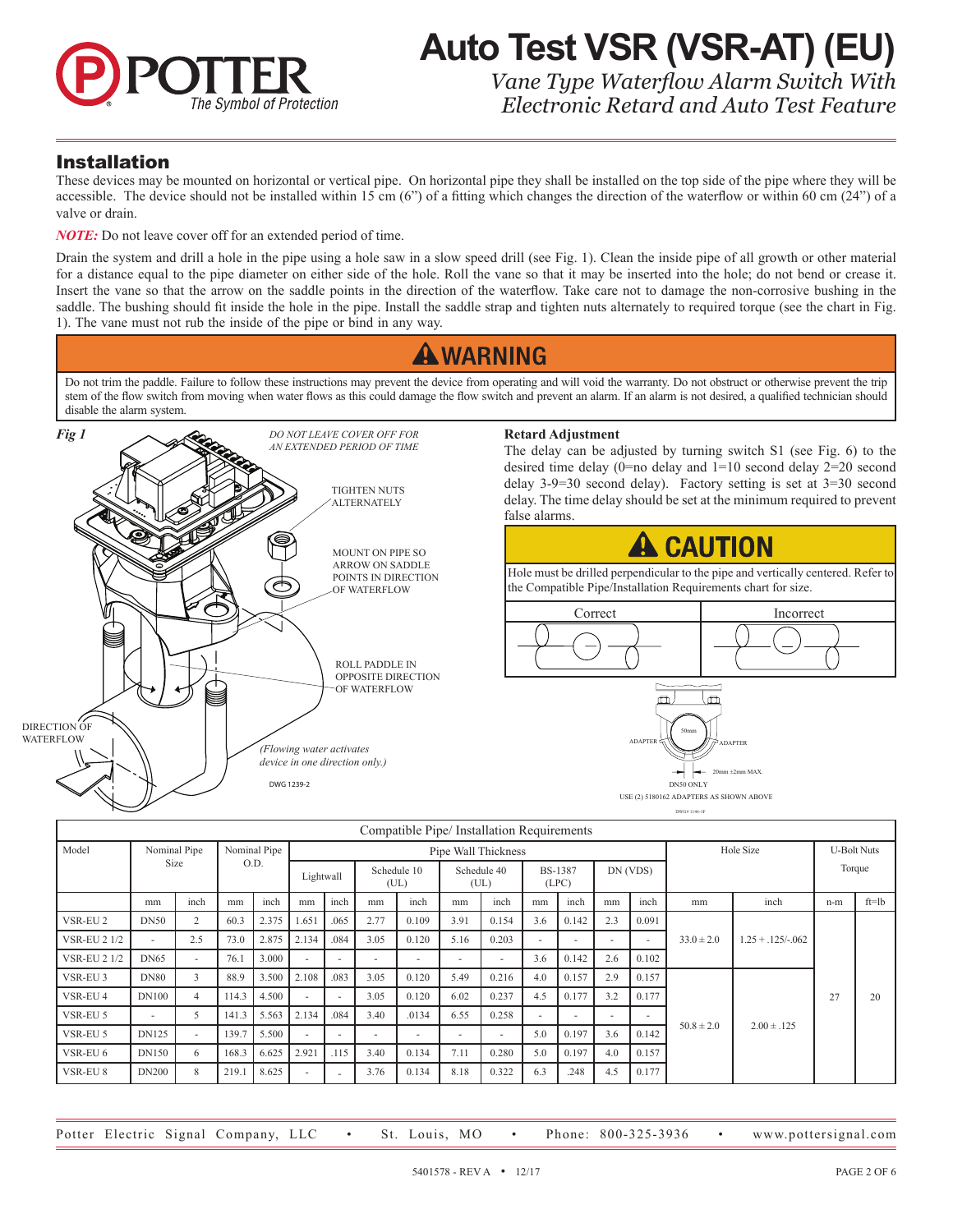

## **Auto Test VSR (VSR-AT) (EU)**

Switch Terminal Connections

DWG# 923-3

An uninsulated section of a single conductor should not be looped around the terminal and serve as two separate connections. The wire must be severed, thereby providing supervision of the connection in the event that the wire become dislodged from under the terminal. Failure to sever the wire may render the device inoperable risking severe property damage and

**AWARNING** 

Do not strip wire beyond 3/8" of length or expose an uninsulated conductor beyond the edge of the terminal block. When using stranded wire, capture

Clamping Plate Terminal

OUTGOING

all strands under the clamping plate.

*Vane Type Waterflow Alarm Switch With Electronic Retard and Auto Test Feature*

INCOMING

#### Knockout Removal

To remove knockouts: Place screwdriver at inside edge of knockouts, not in the center.



Do not drill into the base as this creates metal shavings which can create electrical hazards and damage the device. Drilling voids the warranty.

#### Testing

The frequency of inspection and testing for the Model VSR-AT (EU) and its associated protective monitoring system shall be in accordance with applicable NFPA Codes and Standards and/or the authority having jurisdiction (manufacturer recommends quarterly or more frequently).

loss of life.

An inspector's test valve shall be provided for commissioning and test purposes when required by the AHJ. If there are no provisions for testing the operation of the flow detection device on the system, application of the VSR-AT (EU) is not recommended or advisable.

A minimum flow of 38 LPM (10 GPM) is required to activate this device.

## NOTICE

Advise the person responsible for testing of the fire protection system that this system must be tested in accordance with the testing instructions.

#### Maintenance

Inspect detectors monthly. If leaks are found, replace the detector. The VSR-AT (EU) waterflow switch should provide years of trouble-free service.

#### Mounting Dimensions



#### Removal of Waterflow Switch

- To prevent accidental water damage, all control valves should be shut tight and the system completely drained before waterflow detectors are removed or replaced.
- Turn off electrical power to the detector, then disconnect wiring.
- Loosen nuts and remove U-bolts.



- Gently lift the saddle far enough to get your fingers under it. With your fingers, roll the vane so it will fit through the hole while continuing to lift the waterflow detector saddle.
- Lift detector clear of pipe.

|  | Potter Electric Signal Company, LLC |  | $\bullet$ St. Louis, MO $\bullet$ |  | Phone: 800-325-3936 | www.pottersignal.com |
|--|-------------------------------------|--|-----------------------------------|--|---------------------|----------------------|
|  |                                     |  |                                   |  |                     |                      |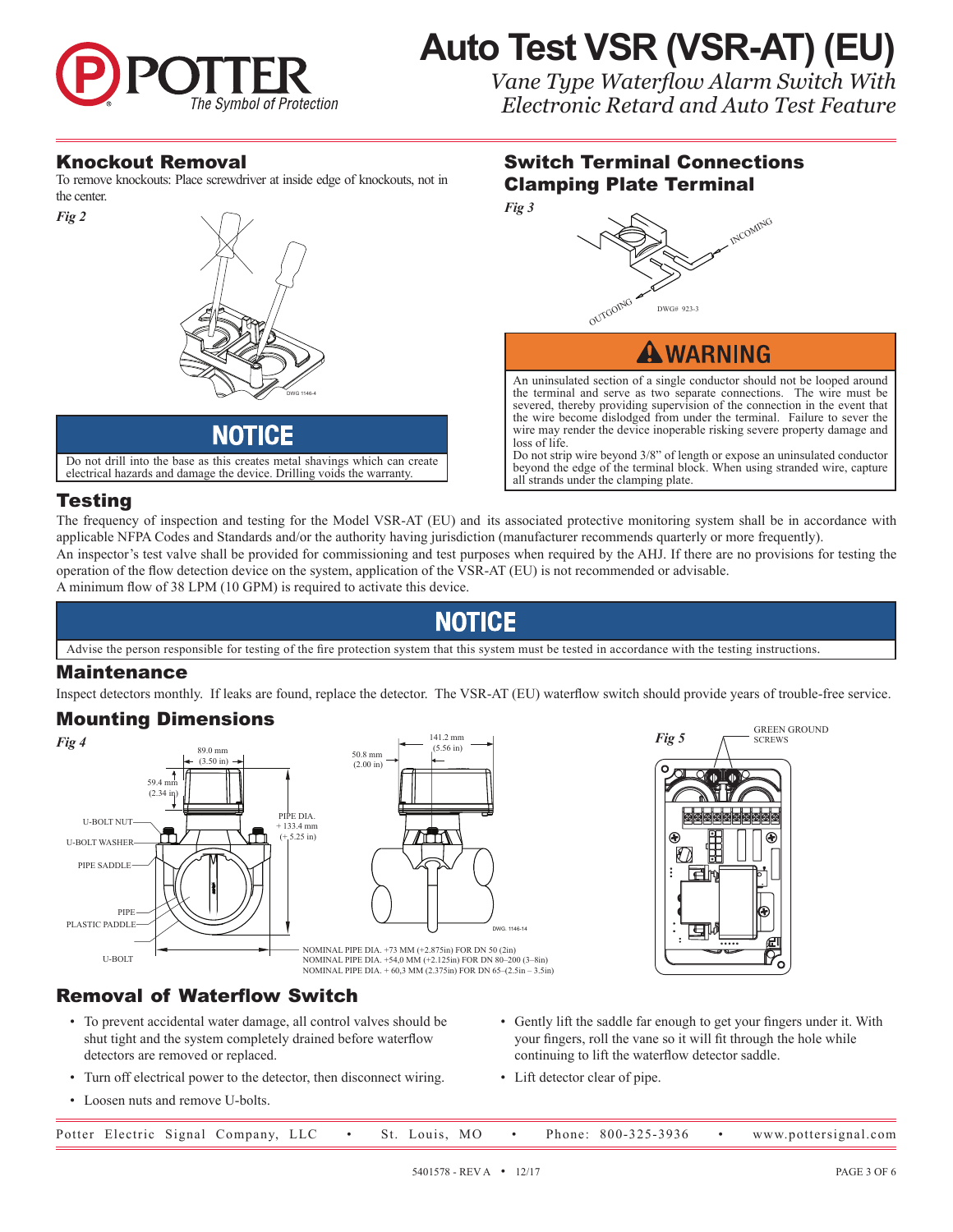

# **Auto Test VSR (VSR-AT) (EU)**

*Vane Type Waterflow Alarm Switch With Electronic Retard and Auto Test Feature*

#### Typical Electrical Connections



- 1. The model VSR-AT (EU) has two sets of alarm contacts:
	- The connection to the waterflow zone of the fire panel involves 3 terminals on the VSR-AT (EU).  $C$  'ww' and NO. Connect the two wires from the waterflow zone of the fire panel to the C and NO terminals with the End of Line Resistor of the fire panel being connected across the C and other terminal as shown on the drawing. C The NO and resistor terminal are internally connected by a normally energized relay. A loss of power or failed AutoTest causes the relay to drop out and initiate a trouble on the fire panel.
	- The second connection may be used for a local audible or visual annunciator.
- 2. For supervised circuits, see "Switch Terminal Connections" drawing and warning note (Fig. 3).

The ATC consists of a momentary push button switch, a key switch to enable/disable the push button and an LED. Turning the keyswitch to Test will enable the push button switch. Momentarily pressing the push button switch will initiate the Auto Test feature. The LED will flash once per second during the test while the retard time is being tested. After the retard time expires, the VSR-AT (EU) is put through a simulated waterflow test. If the test was successful, the LED will light for a few seconds and both sets of switch contacts on the VSR-AT (EU) will activate for a few seconds. After the LED goes out, the key switch can be returned to Standby and the fire alarm panel reset.



#### **ATC-4**

Mounts to standard two gang, handy box 4"L X 4"W X 2 1/8"D such as RACO 683 or equivilent. Box not included.

If the test was unsuccessful, the LED will flash 4 times per second, the switch contacts of the VSR-AT (EU) will not activate and the VSR-AT (EU) will initiate a trouble on the fire alarm panel by opening the circuit between the NO terminal and the End Of Line Resistor terminal.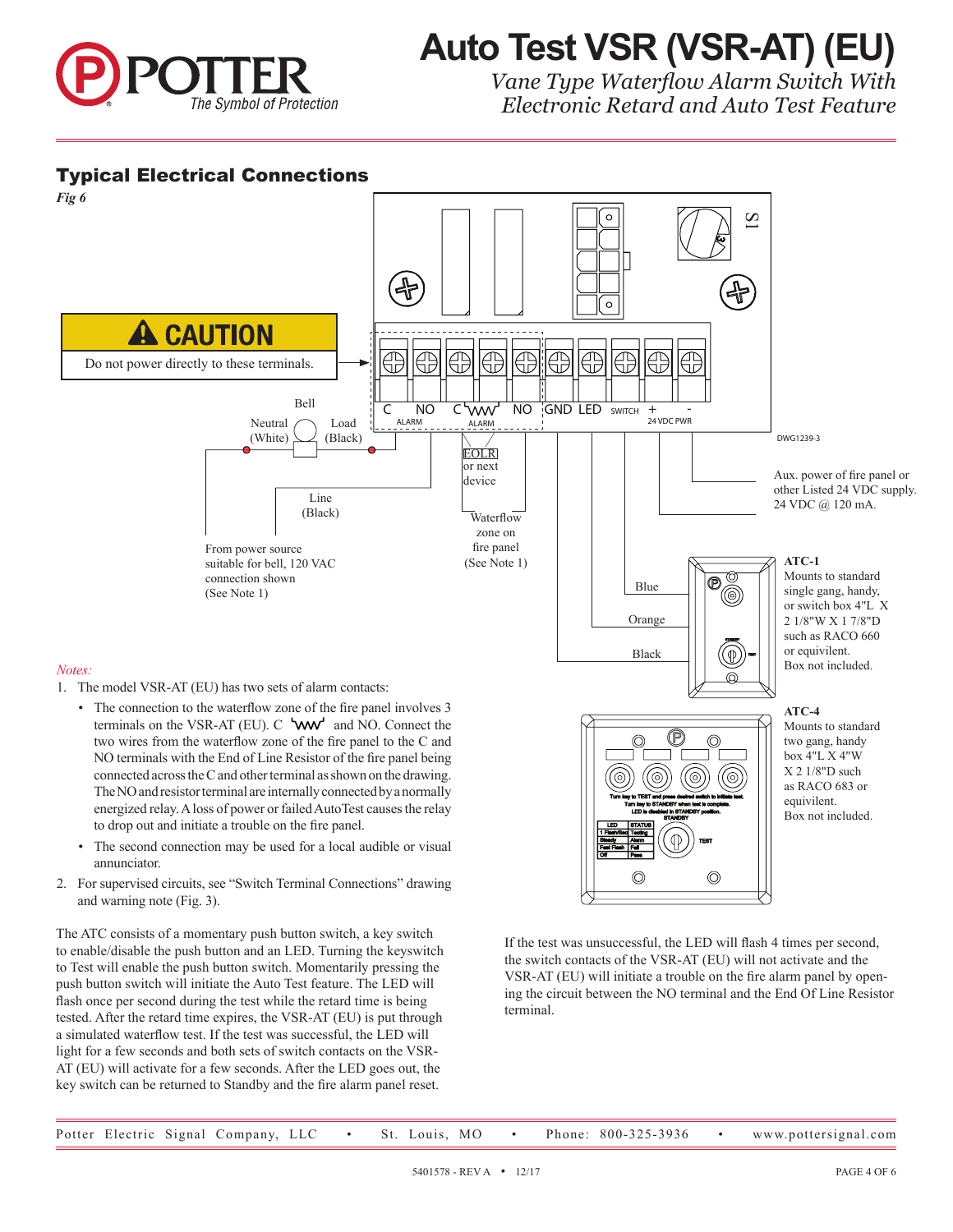

## **Auto Test VSR (VSR-AT) (EU)**

*Vane Type Waterflow Alarm Switch With Electronic Retard and Auto Test Feature*

#### Typical Electrical Connections for Operation by Addressable Fire Alarm Panel

*Fig 7*



#### *Notes:*

- 1. The model VSR-AT (EU) has two sets of alarm contacts:
	- The connection to the waterflow zone of the fire panel involves 3 terminals on the VSR-AT (EU).  $C$  **WW** and NO. Connect the two wires from the waterflow zone of the fire panel to the C and NO terminals with the End of Line Resistor of the fire panel being connected across the C and other terminal as shown on the drawing. The NO and resistor terminal are internally connected by a normally energized relay. A loss of power or failed AutoTest causes the relay to drop out and initiate a trouble on the fire panel.
	- The second connection may be used for a local audible or visual annunciator.
- 2. For supervised circuits, see "Switch Terminal Connections" drawing and warning note (Fig. 3).

The Auto Test feature can be initiated by momentarily connecting the GND and Switch terminals together using the Auto Test Control (ATC) or any UL Listed switch or relay.